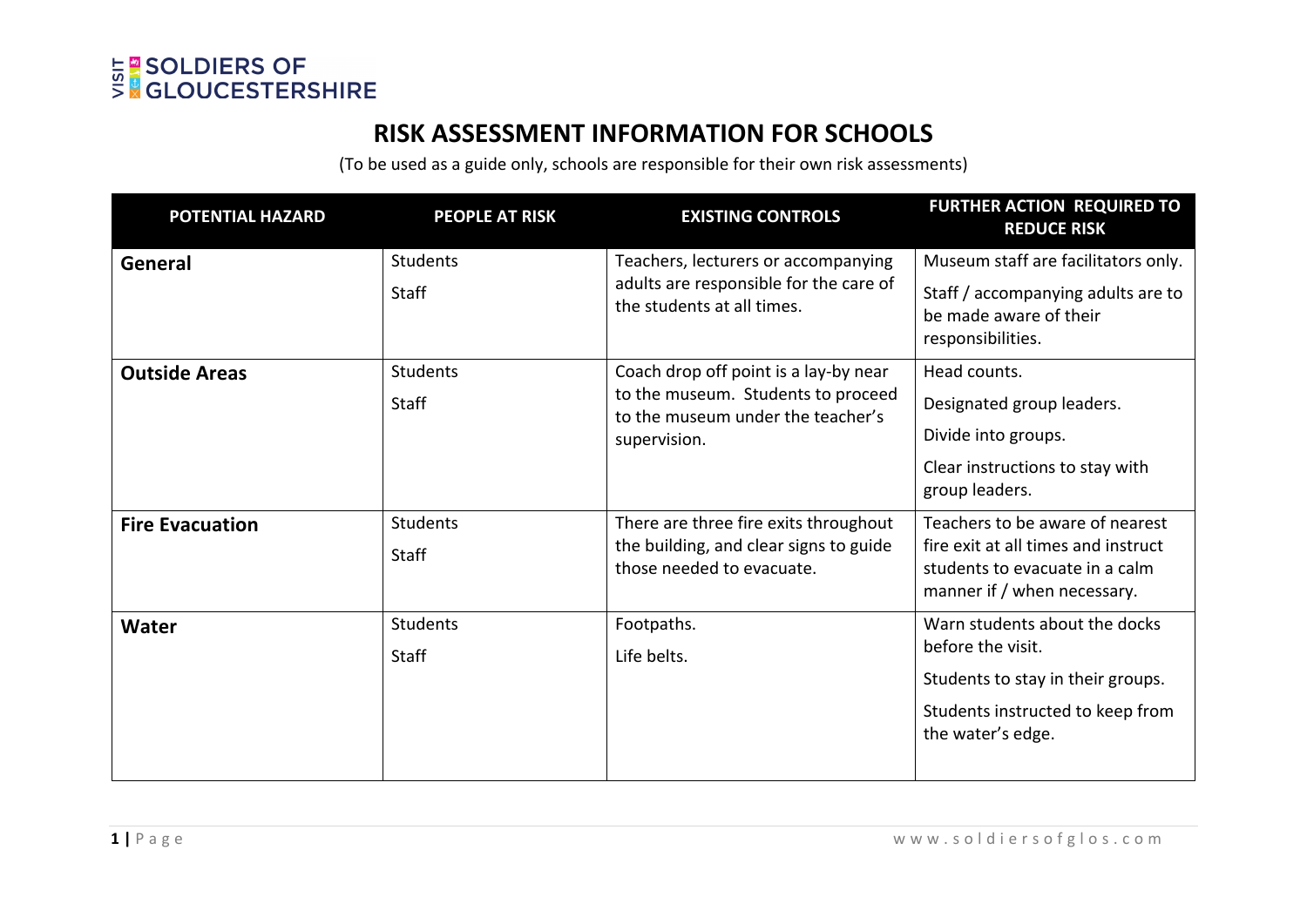## **E SOLDIERS OF<br>SNGLOUCESTERSHIRE**

| Trip & Slip                    | <b>Students</b><br>Staff | Staff must instruct students not to run<br>through the museum during the visit.<br>Teachers to make students aware of<br>areas within the museum where extra<br>care needs to be taken, i.e. the stone<br>steps from 1 <sup>st</sup> floor to ground. | Stay on footpaths.<br>Wear suitable footwear and<br>clothing, e.g. trainers or walking<br>shoes $-$ avoid heels.<br>Use handrails.                                                       |
|--------------------------------|--------------------------|-------------------------------------------------------------------------------------------------------------------------------------------------------------------------------------------------------------------------------------------------------|------------------------------------------------------------------------------------------------------------------------------------------------------------------------------------------|
| <b>Lost Persons</b>            | <b>Students</b>          | Guided groups.<br>Staff to remain with groups at all<br>times.                                                                                                                                                                                        | Conduct head counts regularly.<br>Instruct students to stay with<br>group.                                                                                                               |
|                                |                          | Sign posts.<br>Museum staff.                                                                                                                                                                                                                          | Stay in pairs and never wander off<br>alone.<br>Suggested meeting point is<br>museum reception desk.                                                                                     |
| <b>Illness or Injury</b>       | <b>Students</b><br>Staff | Trained first aiders on site.<br>First aid boxes in ground floor<br>Museum office.<br>Staff member of nominated person to<br>remain with sick or injured student.                                                                                     | Instruct students to eat breakfast.<br>Allow for a snack stop.<br>Alert Museum staff if you have<br>any concerns about medical<br>conditions of members of your<br>party, e.g. diabetes. |
| <b>Handling Museum Objects</b> | <b>Students</b><br>Staff | Museum staff to instruct students and<br>staff to be careful when handling<br>objects.                                                                                                                                                                | Teachers to instruct students to<br>be careful when handling Museum<br>objects, as some can be heavy /<br>sharp.                                                                         |
| <b>Vehicles</b> (docks side)   | <b>Students</b><br>Staff | Staff to always be vigilant when<br>outside with students.                                                                                                                                                                                            | Instruct students to be vigilant<br>when walking outside the<br>Museum.                                                                                                                  |